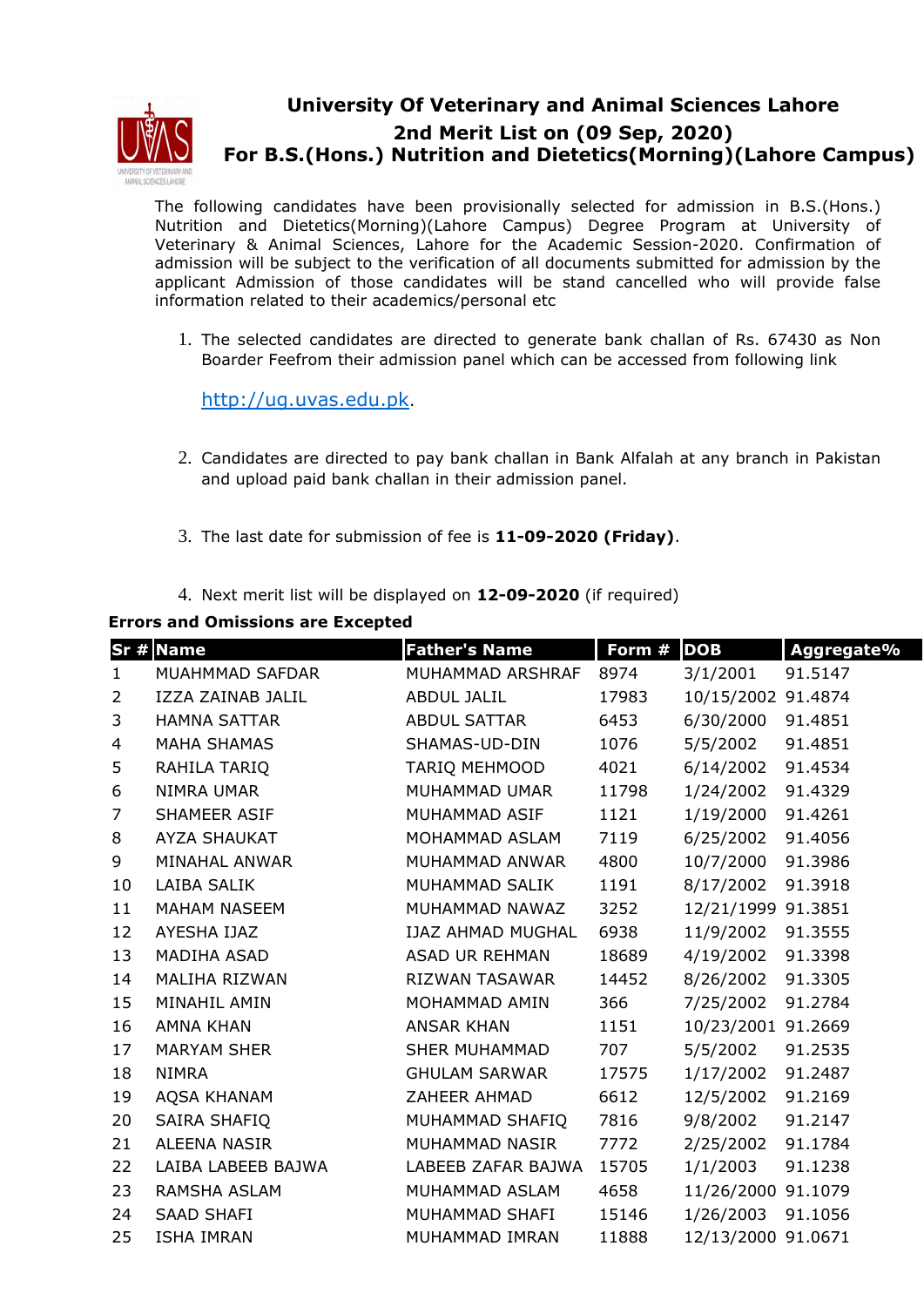| 26 | RIMSHA TASNEEM                      | <b>ABDUL KHALIQ</b>                   | 5779  | 11/26/2002 91.0558 |         |
|----|-------------------------------------|---------------------------------------|-------|--------------------|---------|
| 27 | MINAHIL ZAFARULLAH                  | MUHAMMAD<br>ZAFARULLAH                | 17445 | 11/26/2001 91.033  |         |
| 28 | <b>IRFA AFZAL</b>                   | MUHAMMAD AFZAL                        | 3210  | 12/10/2002 91.0148 |         |
| 29 | SHEZAF GULL                         | RIAZ AHMAD                            | 7244  | 1/25/2001          | 91.0123 |
| 30 | NAILA RIAZ                          | MUHAMMAD RIAZ                         | 13570 | 7/18/2001          | 91.008  |
| 31 | <b>TEHREEM KHALID</b>               | KHALID MEHMOOD                        | 9424  | 1/25/2002          | 90.9965 |
| 32 | <b>TOOBA MANAHIL</b>                | <b>MEHRBAN KHAN</b>                   | 13437 | 1/1/2001           | 90.992  |
| 33 | AMNA IRSHAD                         | MUHAMMAD IRSHAD                       | 11099 | 11/3/2001          | 90.9852 |
| 34 | HAFIZA OMAMA IQBAL                  | HAFIZ IQBAL<br>SIDDIQUE               | 18852 | 5/11/2001          | 90.9804 |
| 35 | <b>KHADIJA</b>                      | SHEIKH SHAHID ALI                     | 10148 | 7/22/1998          | 90.9442 |
| 36 | <b>NIMRA AHSAN</b>                  | <b>AHSAN ULLAH</b>                    | 5507  | 12/11/1998         | 90.9396 |
| 37 | <b>FARIHA ABID</b>                  | <b>ABID SOHAIL</b>                    | 16772 | 10/6/2002          | 90.9285 |
| 38 | ALISHA HAMID                        | HAMID FAROOQ                          | 14394 | 6/7/2002           | 90.9217 |
| 39 | KHADIJA YAHYA                       | MUHAMMAD YAHYA                        | 14718 | 8/17/2002          | 90.8671 |
| 40 | <b>ADAN JAVED</b>                   | JAVED IQBAL                           | 16682 | 5/1/2003           | 90.8421 |
| 41 | <b>IQRA NADEEM</b>                  | MUHAMMAD NADEEM                       | 419   | 8/1/2003           | 90.8376 |
| 42 | ABEERA RAZZAQ                       | ABDUL RAZZAQ                          | 2795  | 6/13/2002          | 90.8351 |
| 43 | <b>AQSA MUNEER</b>                  | MUHAMMAD MUNEER<br><b>AHMAD TAHIR</b> | 2599  | 3/16/2002          | 90.8238 |
| 44 | MUHAMMAD UKASHA KHAN                | NASEEM ULLAH KHAN                     | 12364 | 4/11/2002          | 90.8148 |
| 45 | <b>AMARA BATOOL</b>                 | <b>GHULAM HUSSAIN</b>                 | 1926  | 9/8/2002           | 90.8148 |
| 46 | PARVEEN BIBI                        | MUHAMMAD RAFIQUE                      | 12454 | 1/5/2002           | 90.7966 |
| 47 | MAHNOOR SIDDIQUE                    | MUHAMMAD SIDDIQUE 4535                |       | 9/26/2003          | 90.7966 |
| 48 | SHAJIA MUZAFFAR<br><b>CHAUDHARY</b> | AKHTAR ALI NAVEED                     | 17784 | 9/20/2000          | 90.7831 |
| 49 | <b>MAHNOOR FATIMA</b>               | SAJJAD HUSSAIN                        | 14731 | 3/10/2000          | 90.7828 |
| 50 | <b>ESHA TUR RAZIA</b>               | MUHAMMAD TAHIR                        | 1240  | 5/25/2001          | 90.7783 |
| 51 | <b>NIMRA ANEES</b>                  | <b>GHULAM RASOOL</b>                  | 16280 | 2/1/2002           | 90.7715 |
| 52 | MINAHIL TAHIR                       | TAHIR QAYYUM                          | 13262 | 2/9/2001           | 90.7671 |
| 53 | <b>SADIA KAMRAN</b>                 | <b>KAMRAN</b>                         | 17051 | 2/17/2002          | 90.7626 |
| 54 | ABDULSABOOR ANEES                   | MIAN ANEES ALI                        | 1217  | 8/10/2001          | 90.7578 |
| 55 | NOOR-UL-AIN FARAZ                   | FIAZ HUSSAIN                          | 18422 | 12/31/2000 90.7487 |         |
| 56 | <b>TAHURA ZAINAB</b>                | MEHDI HASSAN                          | 4687  | 3/12/2001          | 90.7348 |
| 57 | KAINAT RAFIQUE                      | MUHAMMAD RAFIQUE                      | 6553  | 2/11/2002          | 90.7285 |
| 58 | YASIR ALI HASHMI                    | ASGHAR ALI HASHMI                     | 3684  | 10/24/2000 90.7125 |         |
| 59 | <b>MAIRA KHAN</b>                   | TANVEER RAZA KHAN                     | 2379  | 7/23/2000          | 90.7057 |
| 60 | SALEHA AMJAD                        | AMJAD ALI BAJWA                       | 10653 | 3/15/2002          | 90.7057 |
| 61 | <b>HAFSA</b>                        | KHALID MEHMOOD                        | 208   | 4/5/2002           | 90.6852 |
| 62 | AROOJ FATIMA                        | MUHAMMAD JAMIL                        | 19221 | 10/25/2001 90.6669 |         |
| 63 | REHMA SHABBIR                       | SHABBIR HUSSAIN                       | 3608  | 1/1/2001           | 90.6602 |
| 64 | KHADIJA ZAFAR                       | ZAFAR IQBAL ASI                       | 5146  | 9/11/2001          | 90.6602 |
| 65 | <b>GHULAM MURTAZA</b>               | MUHAMMAD MANSHA                       | 13855 | 4/21/2003          | 90.6535 |
| 66 | <b>AYESHA PERVEZ</b>                | MUHAMMAD PERVEZ                       | 16566 | 11/20/2002 90.6512 |         |
| 67 | AQSA AYUB                           | MUHAMMAD AYYUB                        | 14991 | 5/20/2000          | 90.642  |
| 68 | LAVIZA AMIN                         | MUHAMMAD AMIN                         | 14945 | 10/19/2001 90.6352 |         |
| 69 | NOOR UL HUDA                        | KHALID MUKHTAR                        | 19039 | 1/10/2002          | 90.6352 |
| 70 | ANAM SHEHZADI                       | MAQSOOD ILAHI                         | 2388  | 4/22/2002          | 90.5784 |
| 71 | <b>IZZA BATOOL</b>                  | <b>KHAKAN BABAR</b>                   | 14077 | 5/15/2000          | 90.5739 |
| 72 | MISBAH ISMAIL                       | MUHAMMAD ISMAIL                       | 19152 | 10/26/2001 90.5671 |         |
| 73 | <b>UME AIMAN</b>                    |                                       | 12567 | 10/27/2002 90.5671 |         |
|    |                                     |                                       |       |                    |         |